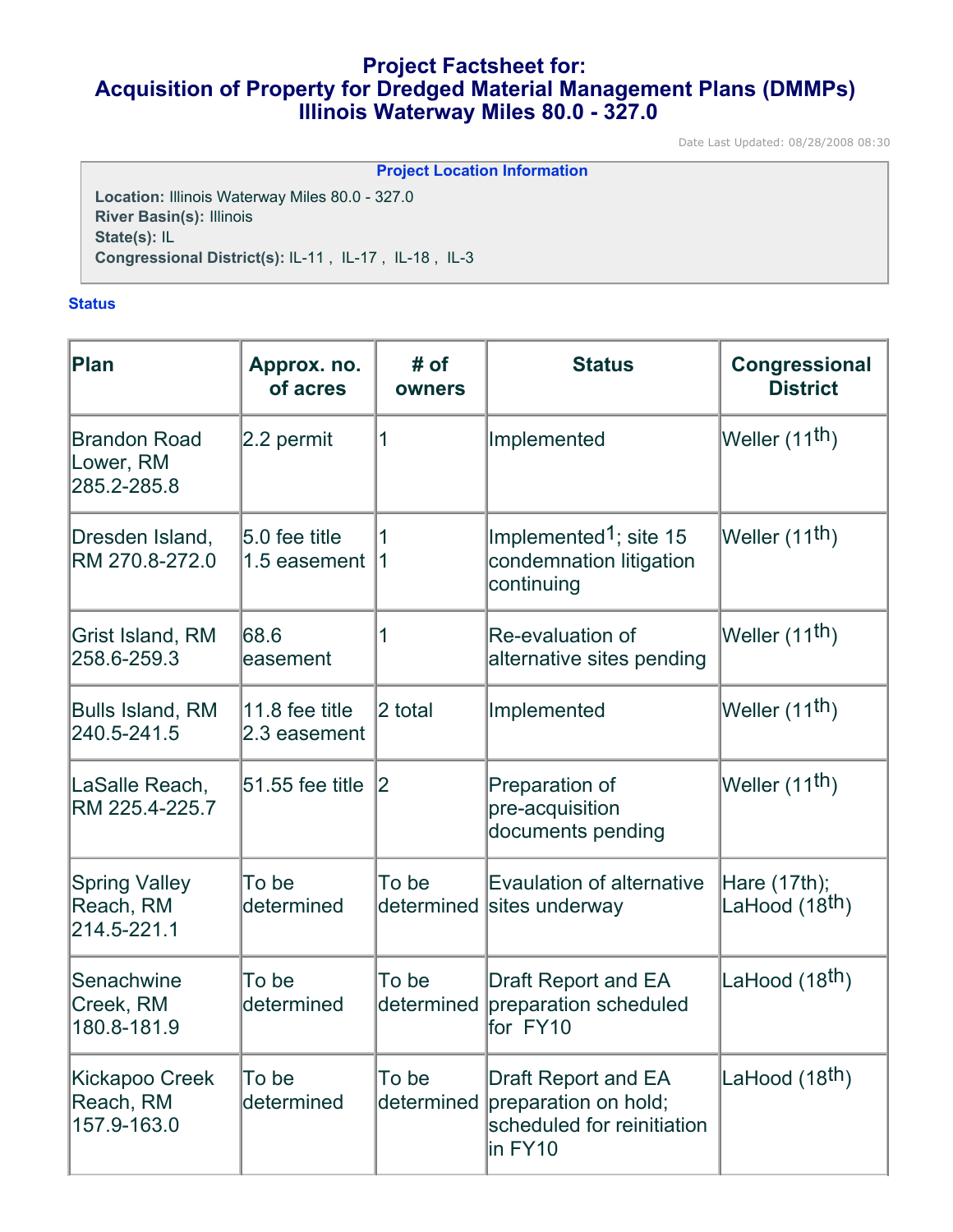| LaMarsh Creek/<br>Pekin Bend, RM<br>147.8-153.0      | $23.81$ fee title<br>13.6<br>easement   | $\overline{1}$<br>$\overline{2}$ | Implemented.                                                                                                                      | LaHood (18 <sup>th</sup> )                 |
|------------------------------------------------------|-----------------------------------------|----------------------------------|-----------------------------------------------------------------------------------------------------------------------------------|--------------------------------------------|
| Mackinaw River/<br>Kingston Mines,<br>RM 145.0-148.0 | 115.0 fee title<br>91.1<br>easement     | 8 total                          | Implemented; site is<br>reaching capacity                                                                                         | LaHood (18 <sup>th</sup> )                 |
| Lancaster<br>Landing, RM<br>$-145.0$                 | To be<br>determined                     | To be<br>determined              | To be Incorporated in<br><b>Channel Maintenance</b><br>Pool Plan                                                                  | LaHood (18 <sup>th</sup> )                 |
| Copperas Creek/<br>Senate Island,<br>RM 132.0-137.5  | $ 48.4$ fee title<br>99.4<br>easement   | 4 total                          | Implemented                                                                                                                       | Hare (17th);<br>LaHood (18 <sup>th</sup> ) |
| Quiver Island, RM 37.0 fee title<br>120.0-123.0      | 13.1<br>easement                        | $\overline{1}$<br>$\overline{2}$ | Report and EA to be<br>completed in<br>FY08: pre-acquisition<br>documents and<br>acquisition scheduled to<br>be completed in FY09 | Hare (17th);<br>LaHood (18 <sup>th</sup> ) |
| <b>Grand Island</b><br>Reach, RM<br>108.1-117.2      | 57.1 fee title<br>67.69<br>easement     | 6<br>5                           | Site 2 acquired in FY06;<br>post-acqusition<br>documentation to be<br>completed in FY09                                           | Hare (17th);<br>LaHood (18 <sup>th</sup> ) |
| Beardstown, RM<br>86.2-89.5                          | $ 43.47$ fee title<br>43.94<br>easement | 2 <br>$\overline{2}$             | Implemented                                                                                                                       | LaHood (18 <sup>th</sup> )                 |

1 Received possession of the property through condemnation; litigation continuing

# **Description**

The Federal government owns minimal land along the Illinois River. Therefore the acquisition (fee title or long term easement) of property for the placement of channel maintenance dredged material is required.

# **Summarized Financial Data**

Program funding has been severely constrained relative to expressed need for the past several fiscal years. FY08 ILWW Dredged Material Management Program funding allocation is \$700,000. DMMP budget constraints, rapidly escalating land values for preferred placement sites, and other factors (e.g. difficulties in completing appraisals and title evidences, seller willingness, seller requirements) are impacting acquisition schedules.

# **Major Work Item (This Fiscal Year)**

**FY 2008:** The ILWW DMMP real estate acquisition actions scheduled for FY08 are: